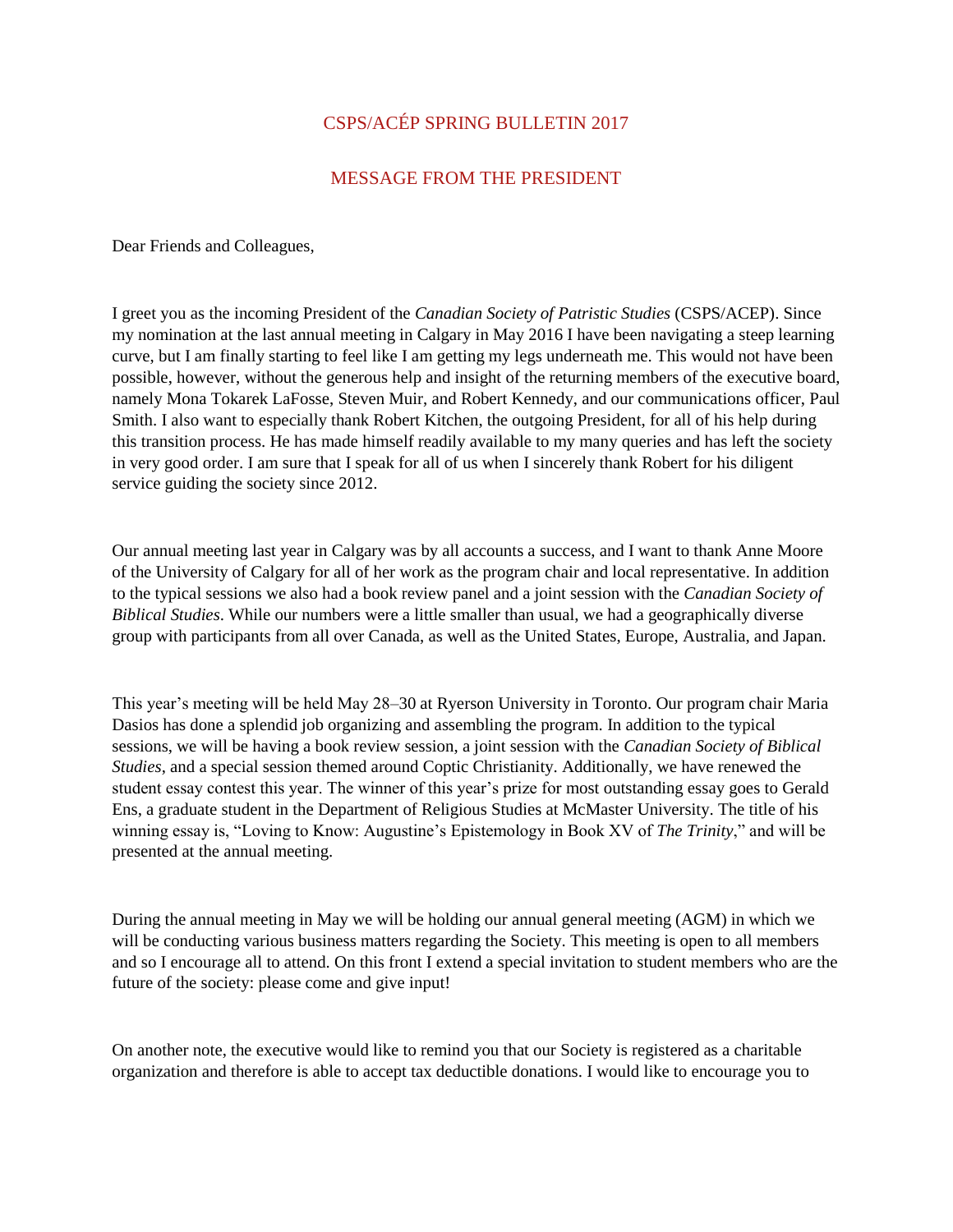consider donating to our Society when renewing your membership. You will thus be able to support Canadian scholarship in the field of Patristics.

Finally, during the annual meeting please be sure to come up and say hello/bonjour. As I don't know a number of you I would love to make your acquaintance. I look forward to seeing you all in Toronto!

Sincerely, Lincoln H. Blumell, President Department of Ancient Scripture Brigham Young University Provo, Utah

Chers/chères amis/amies et collègues,

Je vous salue en tant que nouveau président de la *Association Canadienne des Études Patristiques* (CSPS/ACEP). Depuis ma nomination à la dernière assemblée annuelle à Calgary en mai 2016, j'ai parcouru une courbe d'apprentissage abrupte, mais je commence à avoir l'impression de savoir ce que je fais. Cela n'aurait pas été possible sans l'aide généreuse des membres du conseil d'administration, à savoir Mona Tokarek LaFosse, Steven Muir, et Robert Kennedy, et notre agent de communication, Paul Smith. Je tiens tout particulièrement à remercier Robert Kitchen, le président sortant, pour toute son aide pendant ce processus de transition. Il s'est toujours mis à ma disposition pour répondre à mes nombreuses questions et a laissé l'association en très bon état. Je suis sûr que je parle pour nous tous quand je remercie sincèrement Robert pour son service diligent en tant que président de l'association depuis 2012.

Notre réunion annuelle l'année dernière à Calgary a été une réussite, et je dois remercier Anne Moore de l'Université de Calgary pour son travail en tant que présidente du programme et de représentante locale. En plus des sessions typiques, nous avions également un comité d'examen du livre et une session conjointe avec la *Société Canadienne d'Etudes Bibliques*. Bien que notre nombre fusse un peu plus petit que d'habitude, nous avions un groupe géographiquement diversifié avec des participants de partout au Canada, ainsi qu'aux États-Unis, à l'Europe, à l'Australie et au Japon.

La réunion de cette année aura lieu du 28 au 30 mai à l'Université Ryerson à Toronto. Notre présidente du programme Maria Dasios a fait un excellent travail en organisant et en assemblant le programme. En plus des sessions typiques, nous aurons une session d'examen du livre, une session conjointe avec la *Société Canadienne d'Etudes Bibliques*, et une session spéciale sur le christianisme copte. En plus, nous avons renouvelé le concours de rédaction d'étudiants cette année. Le gagnant du prix de cette année pour le plus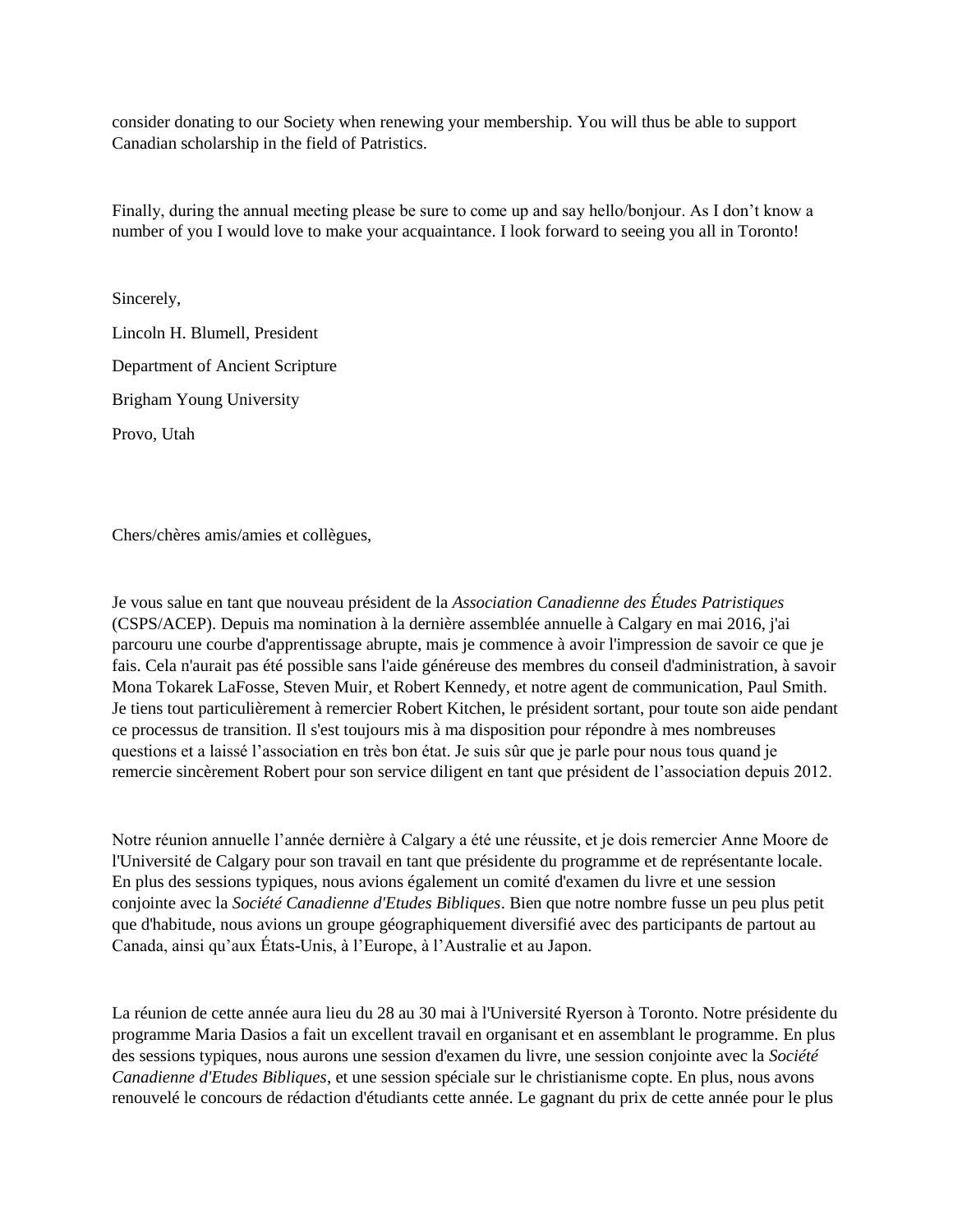remarquable essai va à Gerald Ens, un étudiant diplômé du Département des études religieuses à l'Université McMaster. Le titre de son essai gagnant est «Loving to Know: Augustin's Epistemology in Book XV of *The Trinity*», et il sera présenté lors de la réunion annuelle.

Au cours de la réunion annuelle de mai, nous tiendrons notre assemblée générale annuelle (AGA) dans laquelle nous allons parler de diverses questions concernant les affaires de l'association. Cette réunion est ouverte à tous les membres et j'encourage donc tous à y assister. Sur ce front j'envois une invitation spéciale aux étudiants qui sont l'avenir de l'association: s'il vous plait, venez et contribuez!

Sur une autre note, l'exécutif veut vous rappeler que notre association est enregistrée comme organisme de bienfaisance et peut donc accepter des dons déductibles d'impôt. Je voudrais vous encourager à faire un don à notre association lors du renouvellement de votre adhésion. Vous serez donc en mesure de soutenir la érudition canadienne dans le domaine de la patristique.

Enfin, lors de la réunion annuelle, n'oubliez pas de venir me dire bonjour/hello. Comme je ne connais pas beaucoup d'entre vous, j'aimerais faire votre connaissance. Au plaisir de vous voir à Toronto!

Cordialement, Lincoln H. Blumell, président Département des Ecritures Anciennes Université Brigham Young Provo, Utah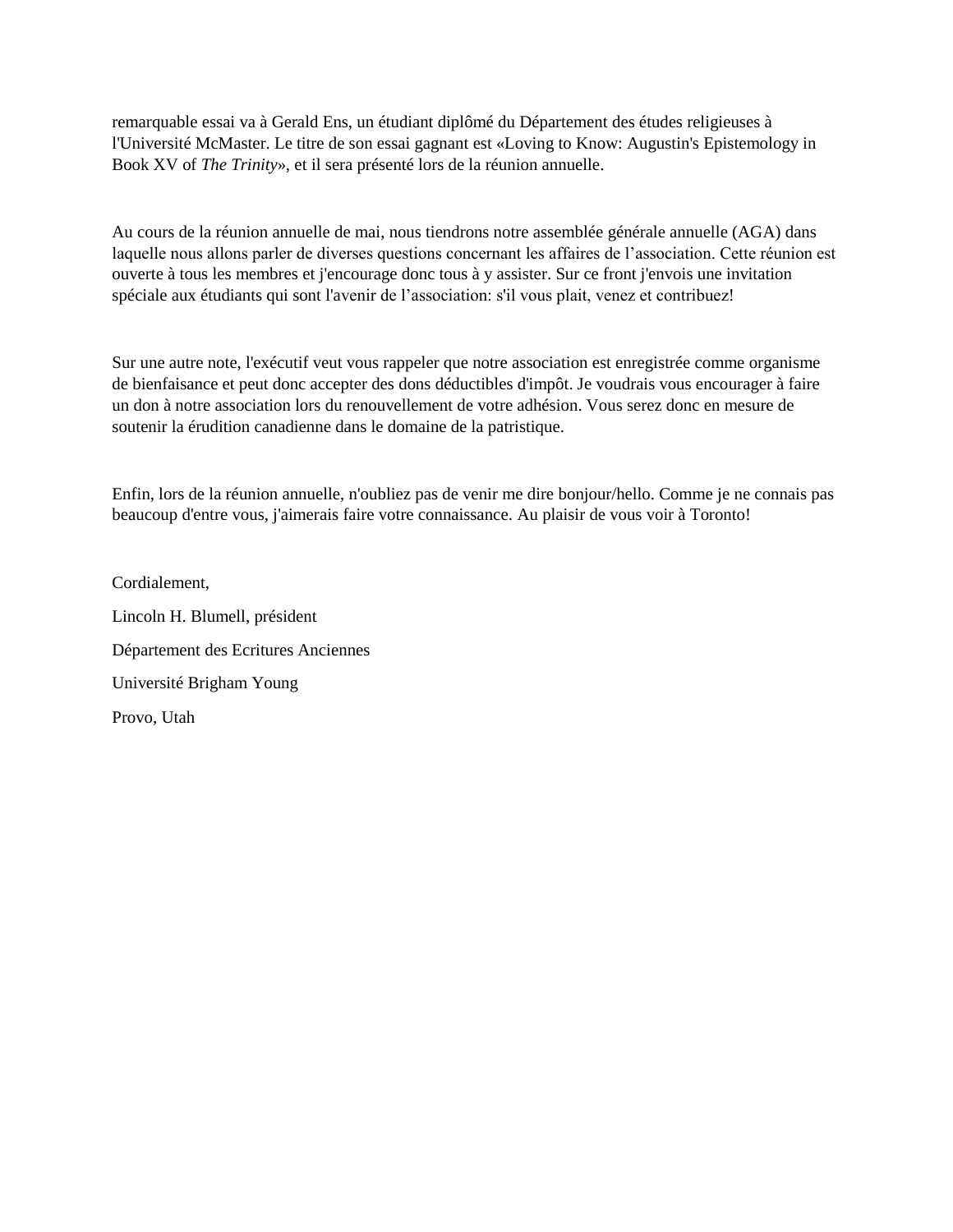## NOUVELLES/NEWS

# **PUBLICATIONS**

# Lincoln Blumell

- "A New Coptic Epitaph from the Petrie Museum of Egyptian Archaeology," *Bulletin of the American Society of Papyrologists* 53 (2016): 189–198 (with Erik O. Yingling).
- "Two Greek Letters from the Petrie and Harris Collections," *Analecta Papyrologica* 27 (2016): 19–27.
- "P.Birmingham inv. 317: An Addendum to the Fourth-Century Bishops of Oxyrhynchus," *Journal of Juristic Papyrology* 44 (2016): 75–83.
- "Α Christian Amulet Containing a Doxology with Sketches on the Back." In T. Derda (et al., eds.), *Proceedings of the 27th International Congress of Papyrology, Warsaw, 29 July – 3 August 2013. Vol. II: Subliterary papyri. Documentary papyri. Scribal practices, linguistic matters* (Warsaw: The Raphael Taubenschlag Foundation, 2016), 745–754.
- "The 'Number of the Beast': Early Christian Isopsephies and Revelation 13:18." In Thomas J. Kraus and Michael Sommer (eds.), *Book of Seven Seals: The Peculiarity of Revelation, its Manuscripts, Attestation, and Transmission*. Tübingen: Mohr Siebeck, 2016, 119–135. (co-authored with Thomas A. Wayment) Oxford Early Christian Studies (Oxford: Oxford University Press)
- *Ambrosiaster's* Commentary on the Pauline Epistles: *Romans*, with an Introduction to the *Commentary* by Stephen A. Cooper, Theodore S. de Bruyn, and David G. Hunter, Writings from the Greco-Roman World (Atlanta: SBL Press).

## Hans Boersma

*Scripture as Real Presence: Sacramental Exegesis in the Early Church* (Grand Rapids, MI: Baker Academic, 2017).

# Theodore de Bruyn

- *Making Amulets Christian: Artefacts, Scribes, and Contexts* (New York: Oxford University Press, 2017).
- "A New Jewish Epitaph Commemorating Care for Orphans," *Journal for the Study of Judaism in the Persian, Hellenistic, and Roman Periods* 47 (2016): 310–329.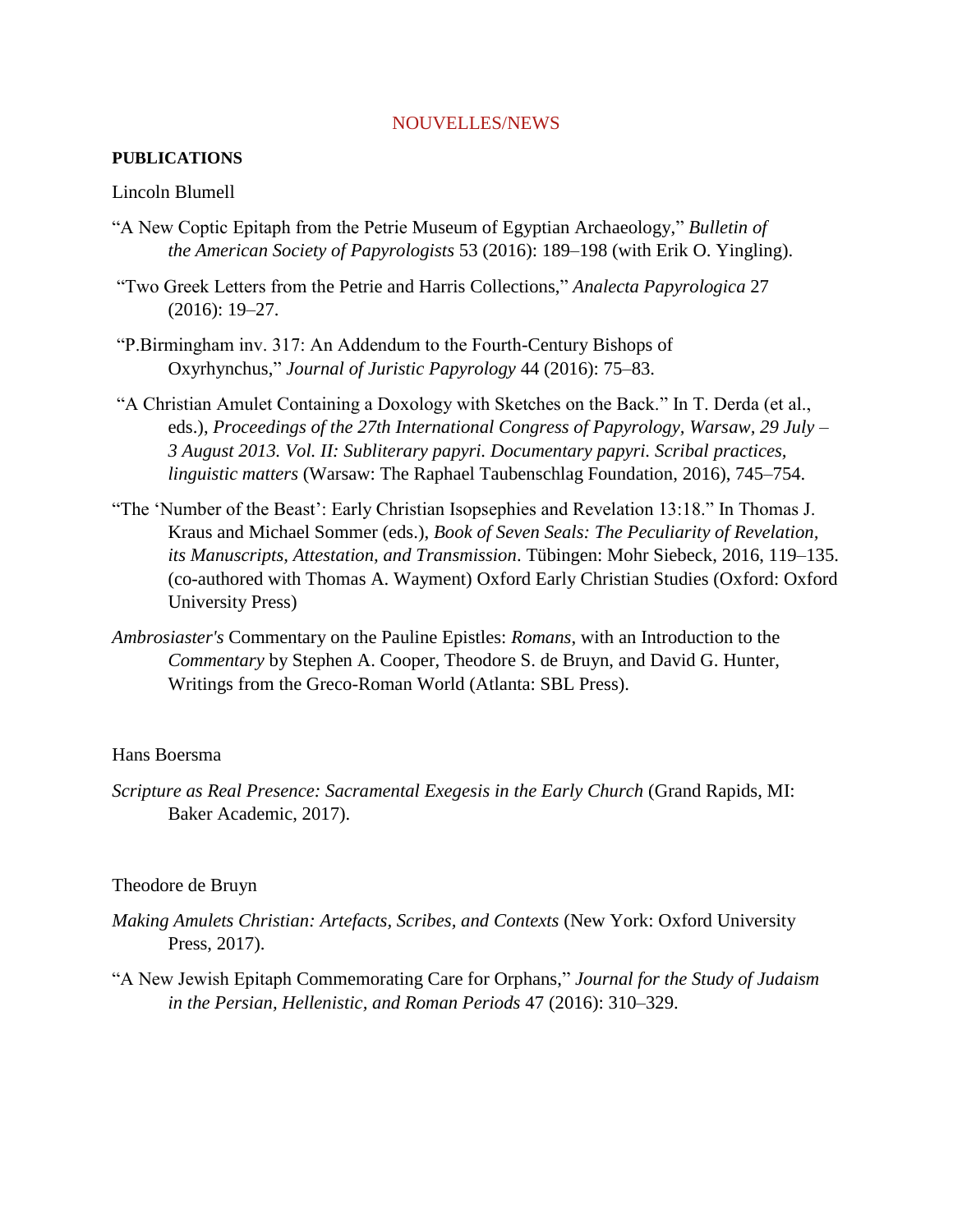# **OTHER NEWS/AUTRE NOUVELLES:**

Steven Muir has been granted a sabbatical year at Concordia University of Edmonton, starting July 2017. He intends to work on a book combining ritual studies with an analysis of some of Paul's theology.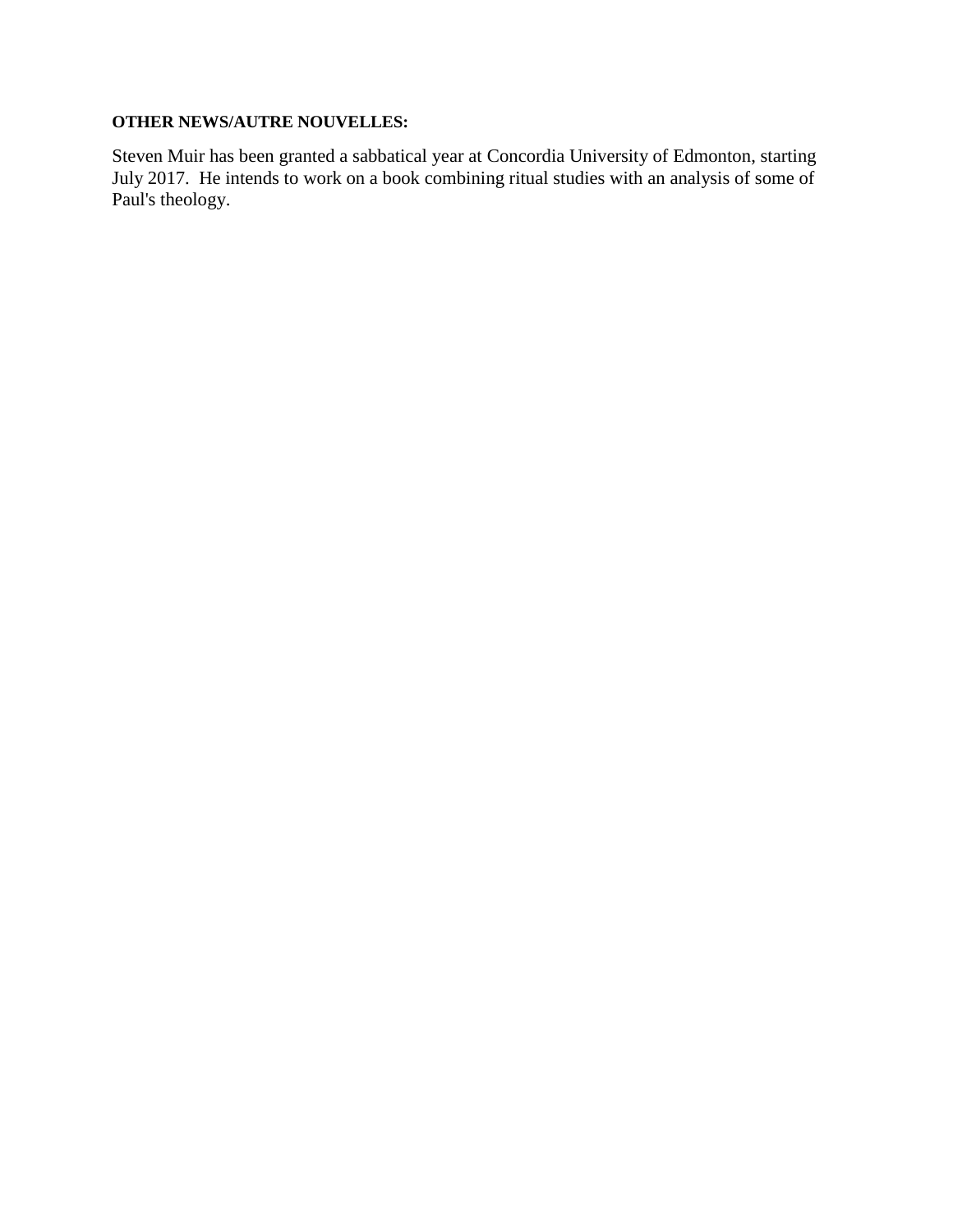# CONGRESS OF THE HUMANITIES AND SOCIAL SCIENCES 2017 CONGRÉS DES SCIENCES HUMANIES 2017

Canadian Society of Patristic Studies Association canadienne des études patristiques

# Ryerson University, Toronto, Ontario

# May 28-30, 2017

# PRELIMINARY PROGRAMME

## \*\*All CSPS sessions will take place in Victoria Building, Room 210\*\*

|                           | <b>SUNDAY MAY 28, 2017</b>                                                                                                                               |
|---------------------------|----------------------------------------------------------------------------------------------------------------------------------------------------------|
| $11:30 - 1:00 \text{ PM}$ | <b>CSPS Executive Meeting/ACÉP Réunion du bureau</b>                                                                                                     |
| $1:00 - 1:15$ PM          | Welcome/Mot de bienvenue<br>Lincoln Blumell, Brigham Young University (CSPS President)                                                                   |
| $1:15 - 2:15$ PM          | Session 1, Book Review I<br>Chair/Président: TBA                                                                                                         |
|                           | P.-H. Poitier, A. Roman, T. Schmidt (eds), Contre les manichéens (Titus de Bostra)<br>Reviewer: Olivier Dufault, Münchner Zentrum für Antike Welten      |
| $2:15 - 2:45$ PM          | Session 2, Student Essay Prize<br>Chair/Président: Lincoln Blumell, Brigham Young University                                                             |
|                           | "Loving to Know: Augustine's Epistemology in Book XV of The Trinity"<br>Gerald Ens, McMaster University                                                  |
| $2:45 - 3:00 \text{ PM}$  | <b>Break</b>                                                                                                                                             |
| $3:00 - 4:00 \text{ PM}$  | <b>Session 3, De Trinitate revisited</b><br>Chair/Président: Robert Kennedy, Saint Francis Xavier University                                             |
|                           | "Divine Equality And The Embodied Image of Glory: The Ascension of Christ in Augustine's<br>De Trinitate"<br>Zacharie Klassen, McMaster University       |
|                           | "Predication according to Substance and Relation: The Argument in Augustine's De Trinitate<br>$6.1.1 - 7.2.3$ ."<br>Wendy E. Helleman, University of Jos |
| $4:00 - 5:45$ PM          | Session 4, Tropes (and their afterlives)<br>Chair/Président: Maria Dasios, University of Toronto                                                         |
|                           | "Sundials and Shadows: An Analysis of an Origenian Analogy"<br>John Gavin, College of the Holy Cross                                                     |
| $4:30 - 4:45$ PM          | <b>Break</b>                                                                                                                                             |
|                           | "On the other Hand A Re-evaluation of Irenaeus' favourite Trinitarian Motif"<br>Don Springer, McMaster Divinity College                                  |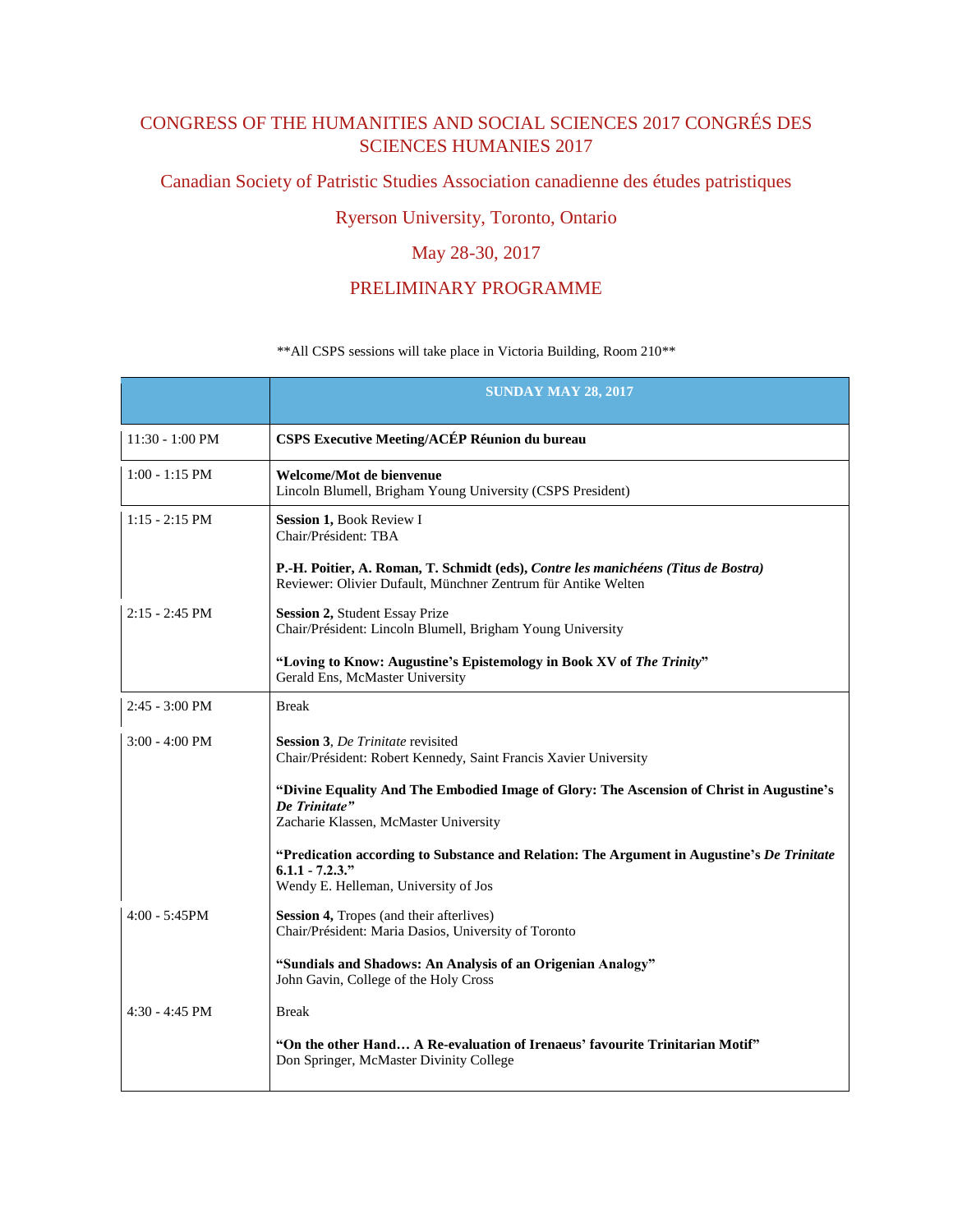|                          | <b>SUNDAY MAY 28, 2017</b>                                                                                                                                          |
|--------------------------|---------------------------------------------------------------------------------------------------------------------------------------------------------------------|
|                          | "Marriage of the Soul and Union in the Bridal Chamber: The Function of Nuptial Imagery in<br>Coptic Valentinian Literature"<br>Emily Laflèche, University of Ottawa |
| $7:00 - 8:30 \text{ PM}$ | Craigie Lecture: What was the Goal of Paul's Religious Program? (Location TBA)<br><b>Stanley Stowers, Brown University</b>                                          |

|                    | <b>MONDAY MAY 29, 2017</b>                                                                                                                                                                                                        |
|--------------------|-----------------------------------------------------------------------------------------------------------------------------------------------------------------------------------------------------------------------------------|
|                    | *CSBS Session on Christian Apocrypha runs from 8:30 - 11:45 AM (Room TBA);<br>Attendees from CSPS encouraged to attend*                                                                                                           |
| $9:30 - 10:30$ AM  | Session 5, The long shadow of Rome? Consolation, Apologetics, and Polemics<br>Chair/Président: TBA                                                                                                                                |
|                    | "Grief and Consolation in the writings of Jerome and Gregory of Nyssa"<br>Danielle Baillargeon, University of Toronto                                                                                                             |
|                    | "Quand Arnobe de Sicca lance son offensive contre les dieux de Rome: Aduersus nationes,<br>IV"<br>Zahia Amara, Université de Monastir                                                                                             |
| $10:30 - 10:45$ AM | <b>Break</b>                                                                                                                                                                                                                      |
| $10:45 - 11:45$ AM | Session 6, Patristic legacies: Adaptation and citation in and beyond the Patristic era<br>Chair/Président: TBA                                                                                                                    |
|                    | "The Raising of Lazarus in Alexandrian and Antiochene Exegesis"<br>Miriam DeCock, McMaster University                                                                                                                             |
|                    | "«Inspiré était le Syrien et éloquent, le Phénicien; mais le Cappadocien est les deux et plus<br>que les deux»: l'admiration des Byzantins pour Grégoire de Nazianze" Gaëlle Rioual,<br>Université Laval / Université de Fribourg |
|                    | *CCSR General Meeting runs from 11:00 AM - 1:00 PM (Oakham Lounge, Room 223)*                                                                                                                                                     |
| 12:00 PM           | Lunch                                                                                                                                                                                                                             |
| 2:00 PM - 3:30 PM  | CSPS Annual General Meeting/ACÉP Assemblée générale                                                                                                                                                                               |
| $3:30 - 3:45$ PM   | <b>Break</b>                                                                                                                                                                                                                      |
| 3:45 - 4:45 PM     | <b>Session 7, (Irresistible)</b> Augustine<br>Chair/Président: Wendy E. Helleman                                                                                                                                                  |
|                    | "Augustine's Theology of Peace from Book XIX of De Civitate Dei: A Call for Love, Faith and<br>Hope"<br>Jimmy Chan, University of Toronto                                                                                         |
|                    | "Augustine on Irresistible Grace"<br>Robert P. Kennedy, Saint Francis Xavier University                                                                                                                                           |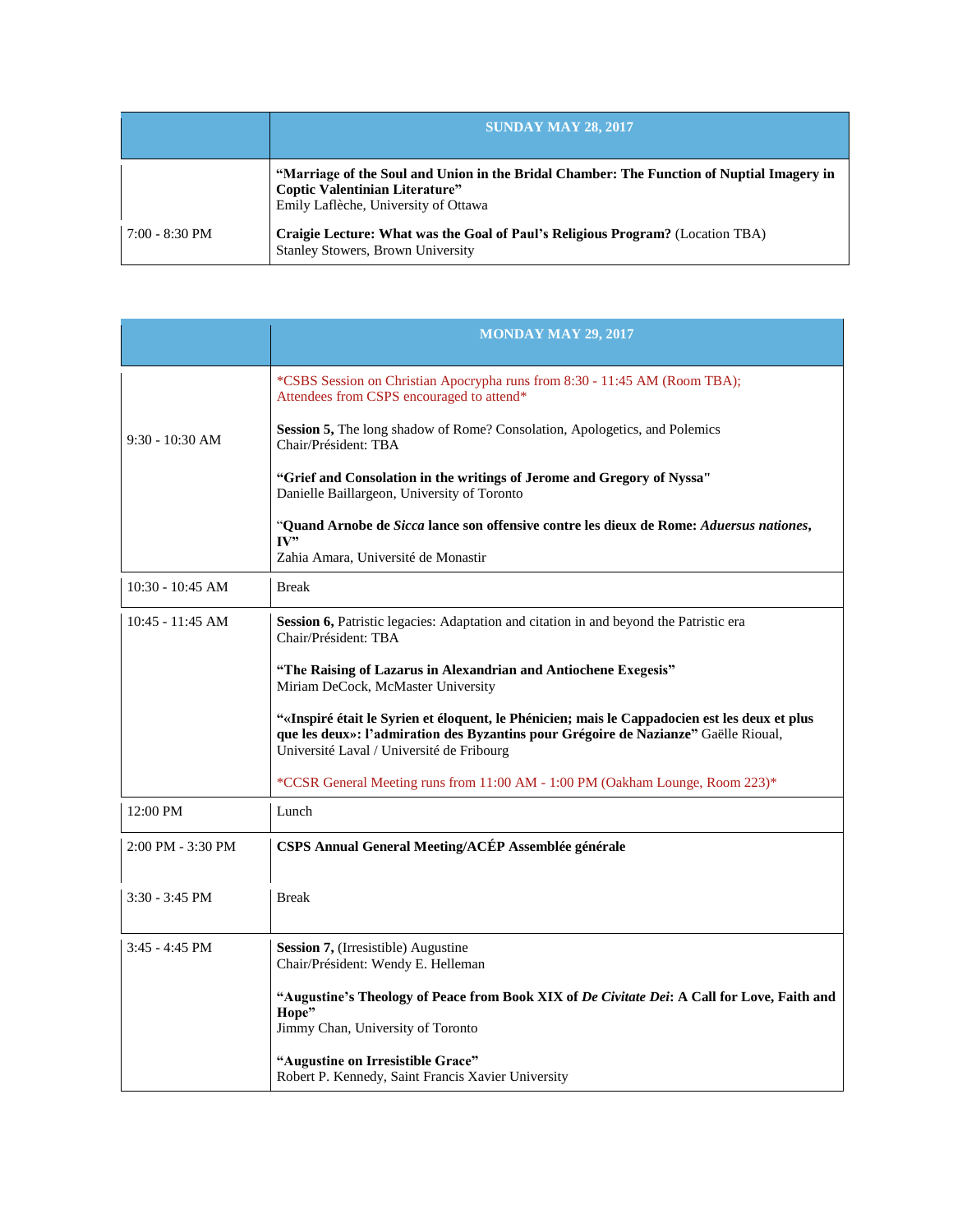|         | <b>MONDAY MAY 29, 2017</b>                                                                         |
|---------|----------------------------------------------------------------------------------------------------|
| 5:00 PM | <b>President's Reception</b><br>(Held at Mattamy Athletic Centre, the historic Maple Leaf Gardens) |
| 6:30 PM | <b>CSPS Banquet/Banquet de l'ACÉP</b><br>(Location TBA)                                            |

|                         | <b>TUESDAY MAY 30, 2017</b>                                                                                                                                                 |
|-------------------------|-----------------------------------------------------------------------------------------------------------------------------------------------------------------------------|
| $9:00 - 10:30$ AM       | Session 8, Coptic Studies I<br>Chair/Président: Lincoln Blumell, Brigham Young University                                                                                   |
|                         | "An Amulet for Virginity in Marriage? A Coptic Witness to the Practice of 'Spiritual<br>Marriage' from Late Antique Egypt"<br>Lincoln H. Blumell, Brigham Young University  |
|                         | "Early Coptic Monasticisms and Their Eco-Theologies"<br>Bishoy Dawood, University of St. Michael's College                                                                  |
|                         | "La version copte du sermon pseudo-éphrémien: In pulcherrimum Iosephum"<br>Eric Crégheur, Université d'Ottawa                                                               |
| $10:30 - 10:45$ AM      | <b>Break</b>                                                                                                                                                                |
| $10:45$ AM - $12:15$ PM | Session 9, Coptic Studies II<br>Chair/Président: Lincoln Blumell, Brigham Young University                                                                                  |
|                         | "'I am the bride and the bridegroom:' The Social Context of the Divine Feminine in Egyptian<br>'Gnosticism'"<br>Ihab Khalil, Independent Scholar                            |
|                         | "Sitting on Top of the World': Thinking about the highest heavens in ascension apocalypses,<br>gnostic and otherwise"<br>Michael Kaler, University of Toronto - Mississauga |
|                         | "The Shepherd of the Exodus Chapel at El-Bagawat: An interpretation"<br>Dr. Hind Salah El-Din Somida Awad, Cairo University                                                 |
| 12:15 PM                | Lunch                                                                                                                                                                       |
| $2:00$ PM - $3:00$ PM   | Session 10, Book Review II<br>Chair/Président: Steven Muir, Concordia University College of Alberta                                                                         |
|                         | George Bevan, The New Judas: The Case of Nestorius in Ecclesiastical Politics, 428-451 CE<br>Reviewer: Robert Kennedy, Saint Francis Xavier University                      |
| $3:00$ PM - $3:15$ PM   | <b>Break</b>                                                                                                                                                                |
| $3:15$ PM - $4:15$ PM   | Session 11, "The old made new:" Contemporary frames for ancient Christian contexts<br>Chair/Président: TBA                                                                  |
|                         | "When Religion and Psychology Collide: Examining the Donatist Controversy in                                                                                                |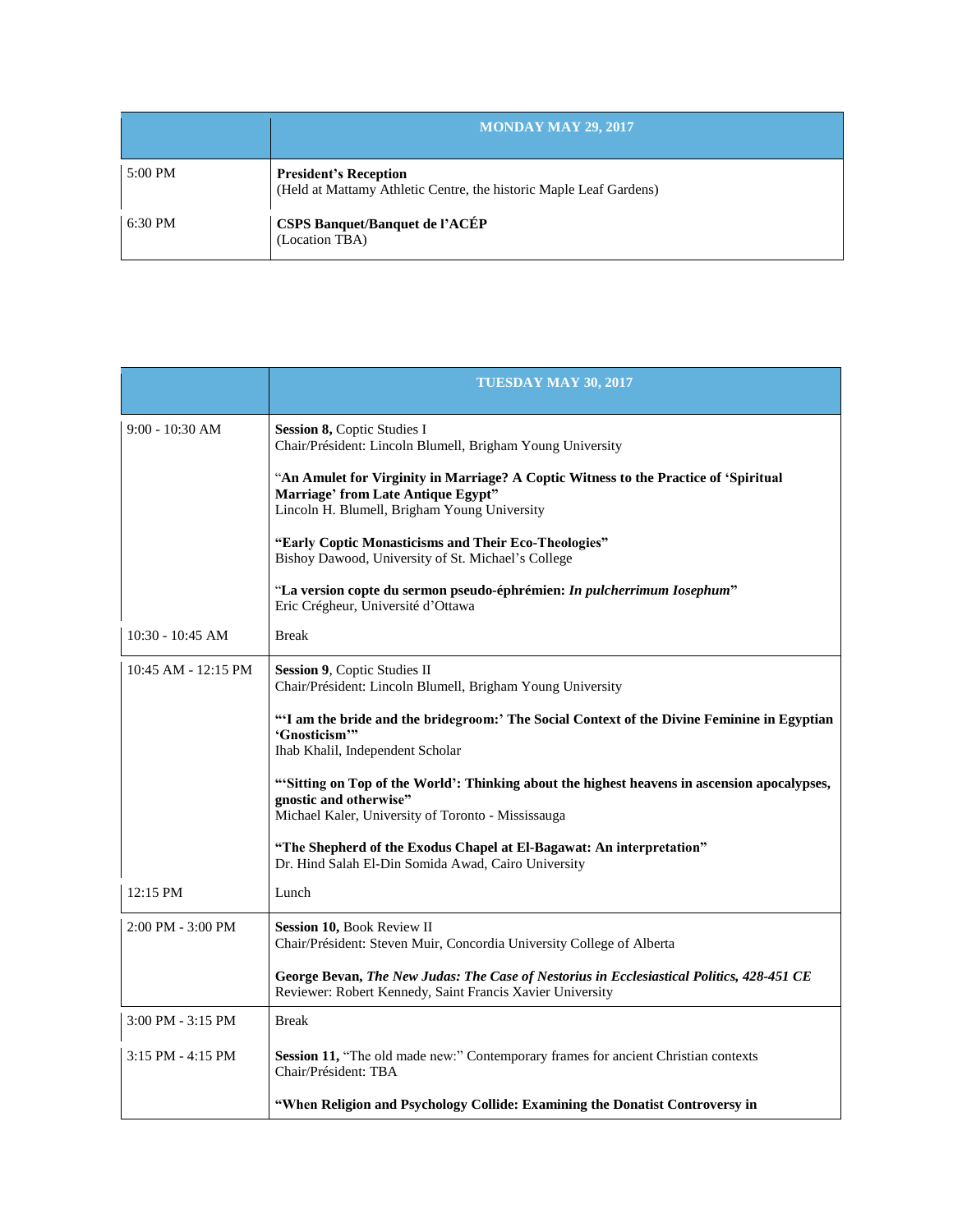| TUESDAY MAY 30, 2017                                                                                                                                                                                                                               |
|----------------------------------------------------------------------------------------------------------------------------------------------------------------------------------------------------------------------------------------------------|
| light of Disgust Psychology"<br>Sid D. Sudiacal, McMaster Divinity College<br>"Praxis of a Roman Matron: An Analysis of the <i>passio perpetuae et felicitatis</i><br>using the concept of Habitus"<br>Danielle Baillargeon, University of Toronto |

#### $\sim$  ABSTRACTS  $\sim$

### **"Quand Arnobe de Sicca lance son offensive contre les dieux de Rome:** *Aduersus nationes***, IV"**

#### *Zahia Amara, Université de Monastir*

Pour réfuter le grief d'impiété couramment formulé par les païens à l'encontre des chrétiens, les apologistes latins cherchaient dans le paganisme une rétorsion de taille. Confrontés à l'idolâtrie ambiante, ils étaient amenés à s'interroger sur les dieux adorés par les païens. Sans doute, ils avaient prévenu le parti qu'ils pourraient tirer d'une étude approfondie de leurs origines ainsi que des conceptions hideuses que les idolâtres se faisaient à leur sujet. Ce n'est qu'après qu'ils pourraient révéler leur inconsistance et retourner contre les païens, coupables d'adorer de faux dieux, leur accusation d'impiété. Sur la trace de ses prédécesseurs, Arnobe de *Sicca* s'en prend aux idoles païennes et aux idolâtres. Il commence par les abstractions divinisées, ensuite les divinités fonctionnelles des *Indigitamenta* pour finir avec les dieux personnels des fables. Il s'évertue, au grand dam des païens, à renier toute transcendance divine aux idoles ignobles et se moque allègrement de la théologie païenne. En effet, sa stratégie consiste à démontrer l'immoralité et le caractère néfaste des dieux innombrables, et ceci faisant, justifier les chrétiens qui refusent d'adorer des vaines idoles. Dans notre communication, nous proposons d'étudier les conceptions qu'Arnobe se faisait des païens et du paganisme dans le cadre de sa mission apologétique chrétienne.

#### **"The Shepherd of the Exodus Chapel at El-Bagawat: An interpretation"**

## *Hind Salah El-Din Somida Awad, Cairo University*

The Exodus Chapel at El-Bagawat Necropolis in Kharga Oasis is considered to be one of the most important examples for the early Christian art in Egypt. It is distinguished by its prominent number of narrative paintings that held a significant iconographical symbolism. Accordingly, the aim of this paper is to seek the symbolism of the Shepherd painting as a nonnarrative artistic subject depicted among a specific gathered narrative paintings in the Chapel so as to interpret the role of the Shepherd by himself and then his relation with the other surrounding paintings that was depicted there.

## **"Grief and Consolation in the writings of Jerome and Gregory of Nyssa"**

#### *Danielle Baillargeon, University of Toronto*

This paper will discuss the presentation of grief and consolation in the writings of patristic authors. I will draw on the consolatory writings of Jerome as well as Gregory of Nyssa's *Life of Macrina* to investigate representations of death, grief and mourning. I suggest that a new paradigm emerges in the writings that ascribes a consolatory function to the soon-to-be deceased; the author becomes a conduit for consolation, but not the originator. This new paradigm offers commemorated figures, in particular female figures, a consolatory role as part of an embodied phenomenological experience of grief and death commemorated through the writings of male authors.

## "Praxis of a Roman Matron: An Analysis of the passio perpetuae et felicitatis using the concept of Habitus"

*Danielle Baillargeon, University of Toronto*

This paper uses place studies to develop a framework to analyze the *passio perpetuae et felicitatis*. Drawing heavily on the concept of Habitus from Bourdieu and situating the analysis on the essential structuring elements governing the 'places' which Perpetua occupies, the domus, the prison and the arena, I analyze the evolution of her habitus as she transitions from Roman matron to Christian martyr. As Perpetua converts to the Christian faith, she must internalize new Christian structuring elements, transforming her habitus and producing practices that render her "out-of-place," a Roman woman subject to a highly public death in the arena.

## "An Amulet for Virginity in Marriage? A Coptic Witness to the Practice of 'Spiritual Marriage' from Late Antique **Egypt"**

#### *Lincoln H. Blumell, Brigham Young University*

The Rosicrucian Egyptian Museum in San Jose (Calif.) owns a small but important collection of unpublished Coptic papyri and parchments. Over the course of the last year I have been working on some of the pieces in the collection preparing them for publication. One notable papyrus preserves an amulet that invokes Mary and seeks so secure her help in preserving purity and chastity in marriage. Though the specific context behind the amulet is not altogether clear, it appears that the amulet could be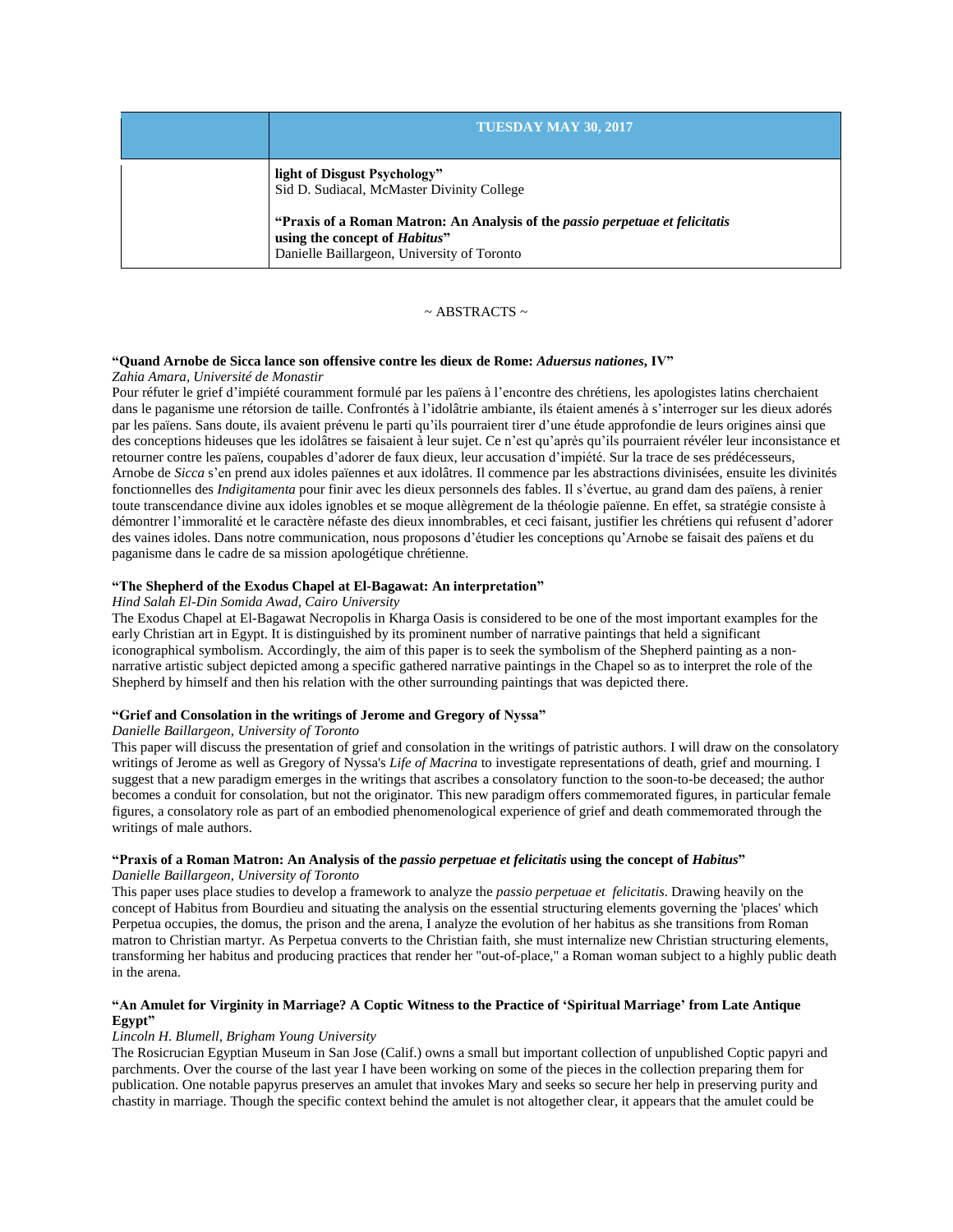seen in light of the practice of "spiritual marriage" in late antiquity whereby male and female monastics cohabited and entered into a marriage of sorts that was non-sexual. This paper will discuss this papyrus and attempt to situate it within the practice of "spiritual marriage" in late antiquity; though this practice is known from various patristic sources, this amulet could represent the only first-hand evidence for it.

#### "Augustine's Theology of Peace from Book XIX of De Civitate Dei: A Call for Love, Faith and Hope"

#### *Jimmy Chan, University of Toronto*

The purpose of this current study is to demonstrate how Augustine's theology of peace can be understood through a close reading of Book XIX of *De civitate Dei*. This study will use professional software in Augustinian studies to analyze the primary text of this masterpiece of Augustine and shows that his theology of peace can be effectively understood as through Book XIX of *De civitate Dei*: Peace is pursued by earthly people and the heavenly people sojourning on earth; it is a multi-layer concept, covering internal peace within the individual to external peace in family, social and political contexts. It will be further shown that peace of the body and soul and peace in the family are especially important for receiving other aspects of temporal peace as well as having assurance of eternal peace. There is a moral implication of this which will be discussed towards the end of this paper.

#### **"La version copte du sermon pseudo-éphrémien:** *In pulcherrimum Iosephum***"**

#### *Eric Crégheur, Université d'Ottawa*

Cette communication a pour objet le projet d'édition et de traduction en cours de la version copte d'un sermon attribué à Éphrem sur Joseph le patriarche. Après avoir présenté les traditions et littératures juive et chrétienne anciennes relatives à Joseph le patriarche, nous nous pencherons sur le sermon proprement dit, à savoir le plan et la nature de sa version grecque originale, de même que sur les nombreuses traductions qui en ont été faites : latine, arménienne, géorgienne, arabe, slave et copte, la version qui nous occupe. Nous dirons enfin quelques mots sur les témoins manuscrits et les principales caractéristiques de cette version copte du sermon, et de l'état de notre projet.

#### **"Early Coptic Monasticisms and Their Eco-Theologies"**

#### *Bishoy Dawood, University of St. Michael's College*

This paper surveys a variety of literature from early Coptic Monasticisms, mainly from the 4th to the 6th centuries, as they relate to the question of their respective eco-theologies. I will argue that in Egypt a variety of forms of monasticism existed side-byside, and had a variety of relations with or against the institutional church, differing or supporting the theologies of the institutional church. The literature from this period vary in genre as well, such as sayings of Desert Fathers, Gnostic Gospels and Apocalypses, letters, monastic rules, as well as poems and hymns. As such, the literature consists of a variety of competing theologies in the spiritually engaged field of Coptic monasteries and hermitages. Such theologies influenced the way the monastics viewed themselves in relation to the cosmos and the environment around them, and because of the authoritative tradition of monasticism in contemporary theology, the same literature can still influence and inform contemporary eco-theology, both in the Coptic Church and churches across Canada and the world, as they all use Coptic monastic literature to develop contemporary theological responses to the ecological crisis.

#### **"The Raising of Lazarus in Alexandrian and Antiochene Exegesis"**

#### *Miriam DeCock, McMaster University*

In this paper I will examine the treatment of the Raising of Lazarus (John 11) in the commentaries and homilies of four authors, Origen and Cyril from Alexandria, and John Chrysostom and Theodore of Mopsuestia, of the so-called school of Antioch. I will compare their treatments in order to make some observations about the question of whether it is fruitful to speak of two exegetical schools in Alexandria and Antioch. We will see that the traditional model of the two schools does in fact hold, though it requires a more nuanced articulation. Though Cyril has different theological concerns from Origen by the time he writes his fifth-century Commentary on John, the basic shape of his spiritual reading resembles that of Origen quite closely. Chrysostom and Theodore have some of the same theological concerns as Cyril as they approach this passage, given that they too are writing after the events of Nicaea, but they part ways with Cyril (and Origen) in their refusal to provide the passage with a spiritual interpretation. All four authors apply John 11 to their contemporary church settings, but the manner in which they do so provides another distinction between the two exegetical traditions.

#### **"Loving to Know: Augustine's Epistemology in Book XV of** *The Trinity***"**

#### *Gerald Ens, McMaster University*

This paper argues that Augustine's *The Trinity* presents the concrete practice of love of neighbour and love of God as an essential component of the method of coming to know the triune God. I will demonstrate this primarily through a close reading of Book XV, which is generally best known for its demolishing of any human attempt to know God. Thus, this paper will also emphasize the constructive epistemological argument of Book XV and will make a case for the important role Book XV plays in the structure and content of *The Trinity*. I begin by making the case that my reading of Book XV is consistent with other themes we can find in the rest of *The Trinity*. I then turn to an extended examination of Book XV and look in particular at the way Augustine's treatments of the Holy Spirit suggest that love is a method for knowing God. Finally, I point towards some of the ways that finding love presented as an epistemological method in Book XV might impact how we read *The Trinity* as a whole.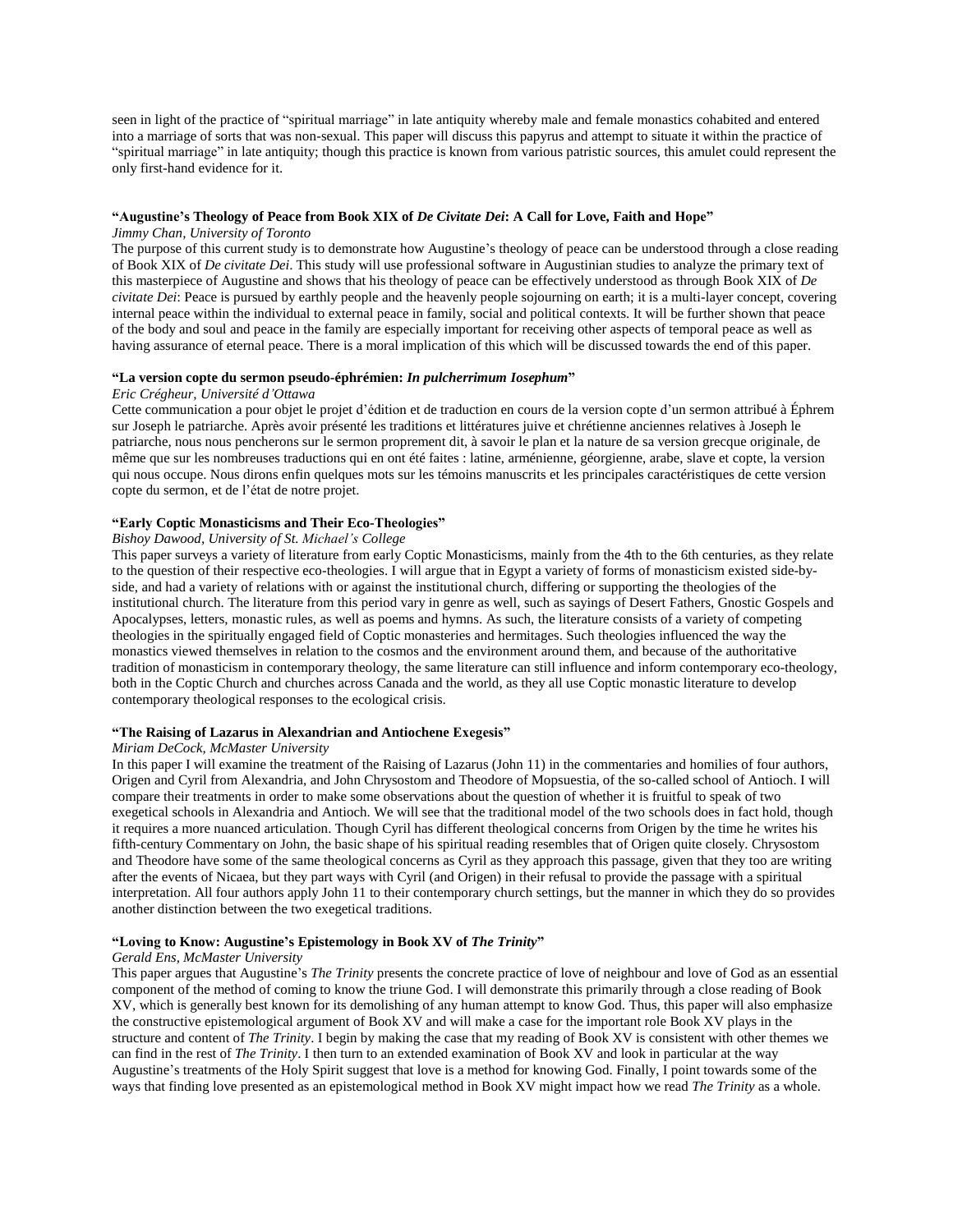### **"Sundials and Shadows: An Analysis of an Origenian Analogy"**

## *John Gavin, College of the Holy Cross*

Origen of Alexandria, in his *De oratione*, uses the image of light to convey various themes. *De or*. 17 contains a particularly complex analogy in which Origen relates a) the action of sunlight upon a sundial and b) the production of a shadow to a') humanity's reception of spiritual gifts and b') the production of ephemeral material goods. This paper examines how Origen reworked platonic themes and created an original set of images to respond to a fundamental problem in Christian prayer: God's apparently arbitrary and even unjust manner in responding to petitions.

## **"Predication according to Substance and Relation: The Argument in Augustine's** *De Trinitate* **6.1.1 - 7.2.3."**

#### *Wendy E. Helleman, University of Jos*

The present essay returns to Augustine's argument for predicating wisdom as an attribute of God "according to substance" in books 5-7 of his *De Trinitate*. In recent years Michel Barnes and Lewis Ayres have done significant work on the identity of anti-Nicene opponents as well as the pro-Nicenes specified in 6.1.1. In his *Augustine and the Trinity* (2010), Ayres recognized that Augustinian scholarship has "oddly neglected" detailed examination of the argument (227). In that context Ayres reflects puzzlement over the complexity and convoluted nature of this lengthy argument. He suggests, "Augustine is still in the midst of development, still thinking through the character of the divine life itself" (224). The present treatment will focus on Augustine's pro- Nicene discussion partners for further clues on the passages that appear to reflect unresolved questions.

#### "Sitting on Top of the World': Thinking about the highest heavens in ascension apocalypses, gnostic and otherwise" *Michael Kaler, University of Toronto - Mississauga*

Apocalyptic literature served—and still serves—many purposes: it is an authoritative way to expose the organization of the universe, the progress of history, and the legitimacy of human groups and social structures. Ultimately, apocalyptic literature presents a holistic overview of the universe, typically set in levels, with the upper level being the guarantor of—or, as the case may be, authoritative counter-argument to—the structures exposed below. Ultimate reality, in this hierarchical view, resides in the highest heavens, and this ultimate reality tends to be presented as divinity. In this presentation, I will discuss the ramifications of these generic expectations for the *Apocalypse of Paul*, a gnostic ascension apocalypse from Nag Hammadi codex V, which, uniquely for a work of its genre, has no vision of or reference to deity in its uppermost heaven: it speaks only of a gathering of Paul's "fellow spirits." Neither the strangeness of this ending, its contrast with apocalyptic tradition, nor its significance for the work's readers, have been adequately addressed in previous scholarship: in my discussion, I will fill this gap and bring it into conversation with the presentations of the upper realms in other apocalyptic works, gnostic and otherwise.

#### **"Augustine on Irresistible Grace"**

#### *Robert P. Kennedy, Saint Francis Xavier University*

The focus of this paper will be the implications of Augustine's later doctrine of grace for the understanding of human freedom. This question is, to say the least, well-worn. However, new translations of Augustine's anti-Pelagian works, the phenomenological appropriation of Augustine's thought (especially by Jean-Luc Marion), and other recent developments offer the possibility of new insights into these problems. Rather than attempting to assess the influence of these new readings of Augustine, this paper will borrow from them in an exegesis and interpretation of relevant texts from the final ten years of Augustine's life.

### **"'I am the bride and the bridegroom:' The Social Context of the Divine Feminine in Egyptian 'Gnosticism'"**

#### *Ihab Khalil, Independent Scholar*

The religious movement(s) in the ancient world known today as "Gnosticism" flourished in the first few centuries of the Common Era. Often considered a rival of the emerging Christian faith, many Church Fathers wrote against this "heresy," and it is mainly through Christian writers that scholars were aware of Gnostic beliefs. That all changed in the 1940s with the discovery of the Coptic Nag Hammadi manuscripts, which outline the significantly diverse belief systems and myths of the Gnostics. This paper will examine the social context of these myths in their relation to Roman Egypt, with particular attention to women's roles in Egyptian society and the divine feminine found in both the Gnostic (particularly Valentinian) and ancient Egyptian myths. Several sources will inform this paper including mythological/literary texts, documentary papyri, and the demotic instructions. Through this exploration, we may better understand the Gnostics in their Egyptian setting.

#### **"Divine Equality And The Embodied Image of Glory: The Ascension of Christ in Augustine's** *De Trinitate" Zacharie Klassen, McMaster University*

While summary works treating Augustine's views on the ascension have demonstrated their importance to his work as a whole, less sustained attention has been given to Augustine's treatment of the ascension in particular works. In this paper, I argue that in his major work on the Trinity, the ascension helps Augustine establish the absolute equality of the Son with the Father as well as show how in Christ's bodily ascension he both establishes and traverses the road by which the human's journey toward God meets its end-point. After demonstrating this, I offer brief reflections on how this analysis provides needed nuance to Douglas Farrow's claim that Augustine undervalues the place of Christ's humanity in the ascension.

### "Marriage of the Soul and Union in the Bridal Chamber: The Function of Nuptial Imagery in Coptic Valentinian **Literature"**